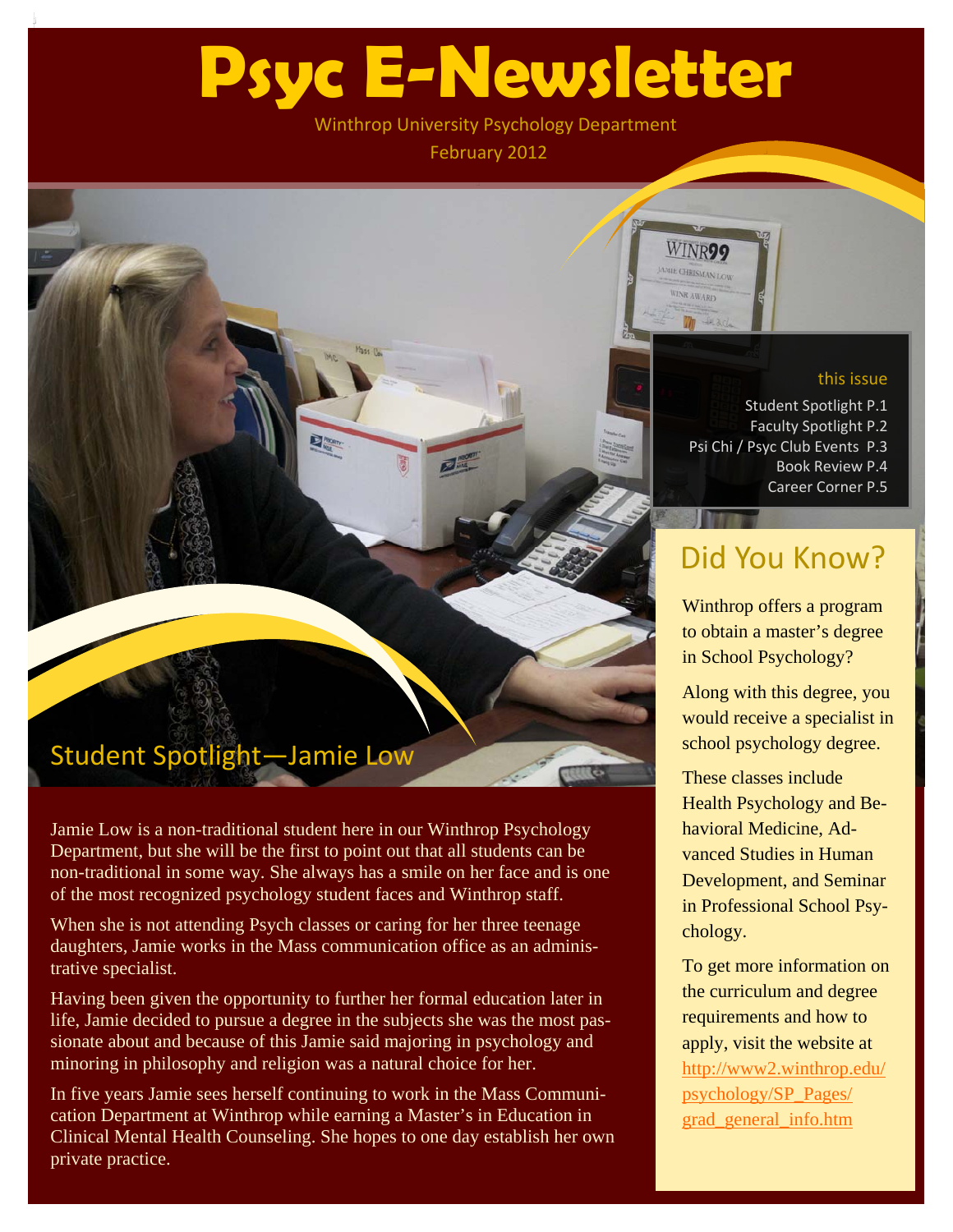# Faculty Spotlight—Dr. Kathleen Potter

Psyc‐E News Caught up with new Psyc Professor Dr. Pot‐ ter

#### Who: Dr. Kathleen Potter

Classes Teaching: Introduction to Psychology (101), Psychology as a career and Profession (198), and Statistics (301)

Time at Winthrop: New professor on the block as of last semester

Where you can find Dr. Potter: Kinard 121

Dr. Kathleen Potter may be an unfamiliar face to some upper class psychology students, but fear not because the Psych Newsletter team has the scoop on the new professor on the psych office loop.

Dr. Potter is a graduate of Northwestern High School in Rock Hill so if anyone needs to knows the "Thrill" she definitely does. After graduating high school Dr. Potter majored in psychology at Clemson University (Go Tigers!) and then went to the Medical University of SC in Charleston, SC for graduate school.

She started teaching at the College of Charleston in 2006 and started Winthrop last semester. So far, Dr. Potter says she loves it here. "Winthrop is awesome! This is seriously the best school I've ever taught! (And I've taught at 5 other schools!) I love the support I get from the other Faculty in the Psych Department, and Linda is awesome" said Dr. Potter. (Editor's side note: who doesn't love Ms. Linda  $\odot$ ?)

Very passionate about psychology, Dr. Potter says that her switch of majors from Elementary Education to Psychology at Clemson was due to a series of events, but once everything fell into place she remembered why she loved

psychology so much to begin with: "Human behavior is just so cool!"

When asked where she sees herself in the next five years, Dr. Potter says she hopes to have a permanent position here at Winthrop. Aside from remaining an Eagle, she would also love to have a research lab up and running so that she can teach and mentor students in research which is a big passion for her. In graduate school and in her postdoctoral research, Dr. Potter studied human disorders using mouse models. (Editor fun fact: Winthrop actually used to have a lab where students got to use mice in tests!!)

Anyone wanting to stop in and welcome Dr. Potter should do so. She is a wonderful asset to the Psychology Department and the Psych E-News staff welcomes her!



"I got sent to the principal's office when I was in the first grade because I wouldn't be quiet in class… I kept trying to show the other kids how to do their work!" -Dr. Potter

### **One on One with Dr. Potter**

#### **Any pets?**

I have a dog, NOC, named for the Nantahala Outdoor Center. I was camping with friends near there when we found him as a puppy. I also have 2 kittens, JJ and Scrappy, that I got from a rescue group in Charlotte.

#### **If you could have one superpower, what would it be?**

I would love to be able to teleport myself! How cool would it be to say, "Tonight I'm having dinner in Italy?!"

#### **What was your childhood dream and do you still have it?**

My mother tells a story about when I was little and someone asked me what I wanted to be when I grew up. I looked at them very seriously and said "I want to be a waitress… or a brain surgeon." Since then I've been a waitress at the Cracker Barrel over by the mall, Anna J's near Winthrop, and a few other places along the way. I also have a Ph.D. in Neurosciences, so I guess I wasn't kidding!

#### **Favorite class in college?**

I took a class called "Murder, Magic, and Medicine". It was about the use of plants throughout history for those three purposes. Super cool!

**Favorite TV show/movie?**  How I Met Your Mother – I LOVE Barney Stinson!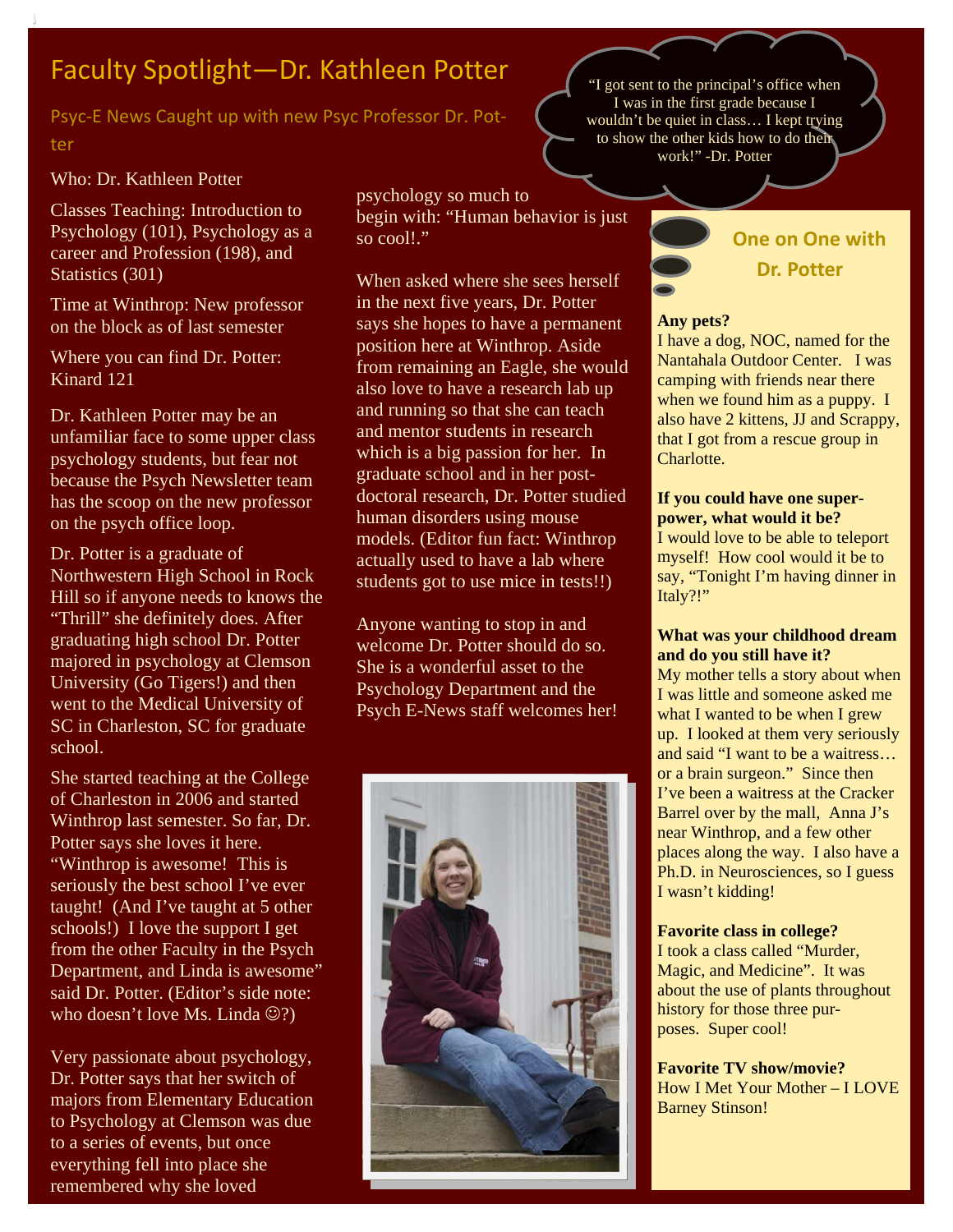

# Psyc Club / Psi Chi Upcoming Events

• Psi Chi/Psyc Club will also be hosting two cultural events. Please come out and take advantage of these events to receive your cultural event credit!

The first is "The Gospel" According to John", a one-man theatrical performance about a young man's relationship with his father and his father's subsequent suicide. The event will be held on February 21st at Dina's Place during common time.

The second is "A Sister's" Call" is March 20th at 7:00 p.m. at Dina's Place. This is a documentary that follows a family's search for their mentally ill and homeless son and showcases the family dynamics of a family struggling with mental illness.

• Psi Chi/Psyc Club will also be holding the Psychology Bowl during common time on April  $10^{th}$ . Please sign up with a partner to compete in a Jeopardy-style (multiple-choice) quiz game based on psychology. The top three teams win cash prizes!! Teams sign up with Dr. Ritzer.

• The Psi Chi induction ceremony will be held near the end of the semester. All Fall 2011 and Spring 2012 inductees will be honored at the ceremony. Family and friends are invited.

• The Big South Undergraduate Research Symposium (Big SURS) will be held at WU, and the registration cost for WU students will only be about \$30.

• Lastly, if any members have ideas about a service project for the semester, please contact Dr. Sleigh, Dr. Ritzer, or any officer. All ideas are welcome!

# EYE ON IT Psyc Club / Psi Chi

WU's Psi Chi/Psyc Club is in full swing with tons of exciting events!

Applications for both organizations are available at meetings and posted on the Psi Chi/Psyc Club bulletin board.

Applications are accepted any time before March 2nd at 1:00 pm.

Meetings include free food, door prizes, and information to share.



### **Psi Chi—International Honor Society in Psychology**

Psi Chi, the International Honor Society in Psychology, is a wellknown organization that serves to motivate, inspire, and sustain excellence in scholarship, as well as, improve the science of psychology.

To be eligible for Psi Chi, you must:

- Be a psychology major or minor
- Complete at least 3 semesters of college, (at least 1 semester at WU)
- Complete at least 9 hours of psychology classes
- Be in the top 35% of one's class (these cut-offs vary from year to year and are higher for upperclassmen – usually the cut off is an overall GPA around 3.2)
- Have a GPA of at least 3.2 in all psychology classes taken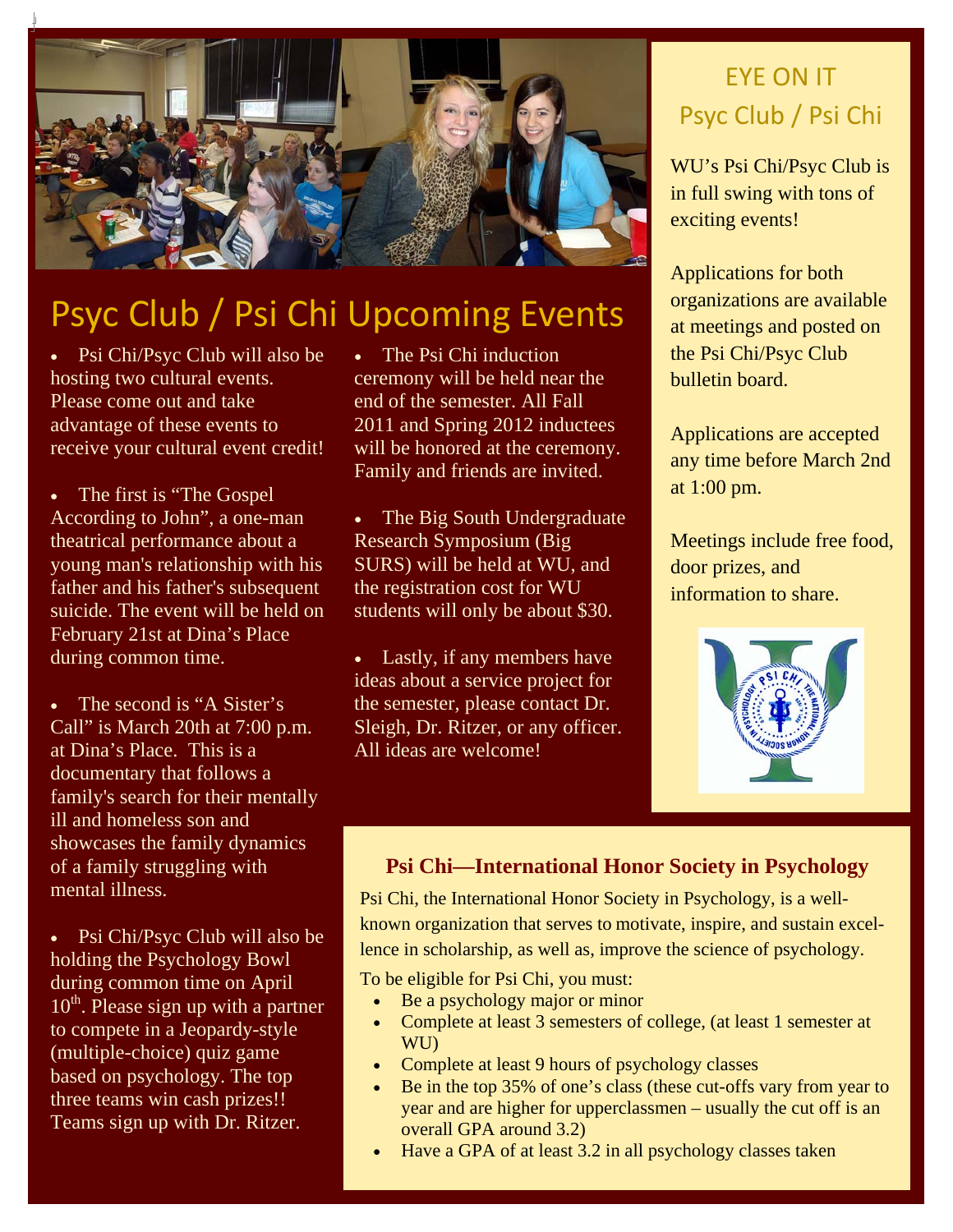### Book Review—Manic by Terri Cheney

Assistant Editor Sarah Barton gives her review on this compelling book—(class recommendation: if you are in abnormal psychology)

Terri Cheney has struggled with bipolar disorder and she explains this struggle in her memoir titled "Manic." Terri focuses on the struggles she went through in an interesting way by mirroring her disorder so the book is chaotic and unpredictable.

Most of the struggles that she describes were struggles with men. Intimate and unstable, her relationships with men always gave her anxiety and forced her disorder into mania. The men she was with never understood her disorder and judged her and this led to even more anxiety in her relationships.

With her disorder she also had problems with suicide and overdosing. When Terri was in a manic state, she acted on her desire to kill herself. There were many times that she described near death experiences, but she was always pulled out of them. She described her journey into mania as the same as getting goose bumps or chills.

Being able to read about the disorder and learn about it first hand is a great experience. This book is a great way to learn about bipolar disorder and what victims really deal with in daily life. In relation to a psychology class, this book would be good for abnormal psychology fanatics.

In my review of this book I found it shocking to witness what really went on in Terri's life. From electro shock therapy to waking up strapped to a gurney, they were all experiences that she had to go through as a result of her disorder.

Her symptoms were a huge impact to her daily life and the reader will be able to see that when he or she reads the memoir. Terri does an excellent job of putting bipolar disorder into words for people with a desire to understand. It is hard to grasp a real life disorder in a classroom, but after reading this book, the reader will have a much better understanding of life with bipolar disorder.

Got ideas for the next newsletter? Contact Kat Scott scottk4@winthrop.edu





"I didn't tell anyone that I was going to Santa Fe to kill myself. I figured that was more information than people needed, plus it might interfere with my travel plans if anyone found out the truth. People always mean well, but they don't understand that when you're seriously depressed, suicidal ideation can be the only thing that keeps you alive. Just knowing there's an out—even if it's bloody, even if it's permanent —makes the pain almost bearable for one more day."

Excerpt from Manic by Terri Cheney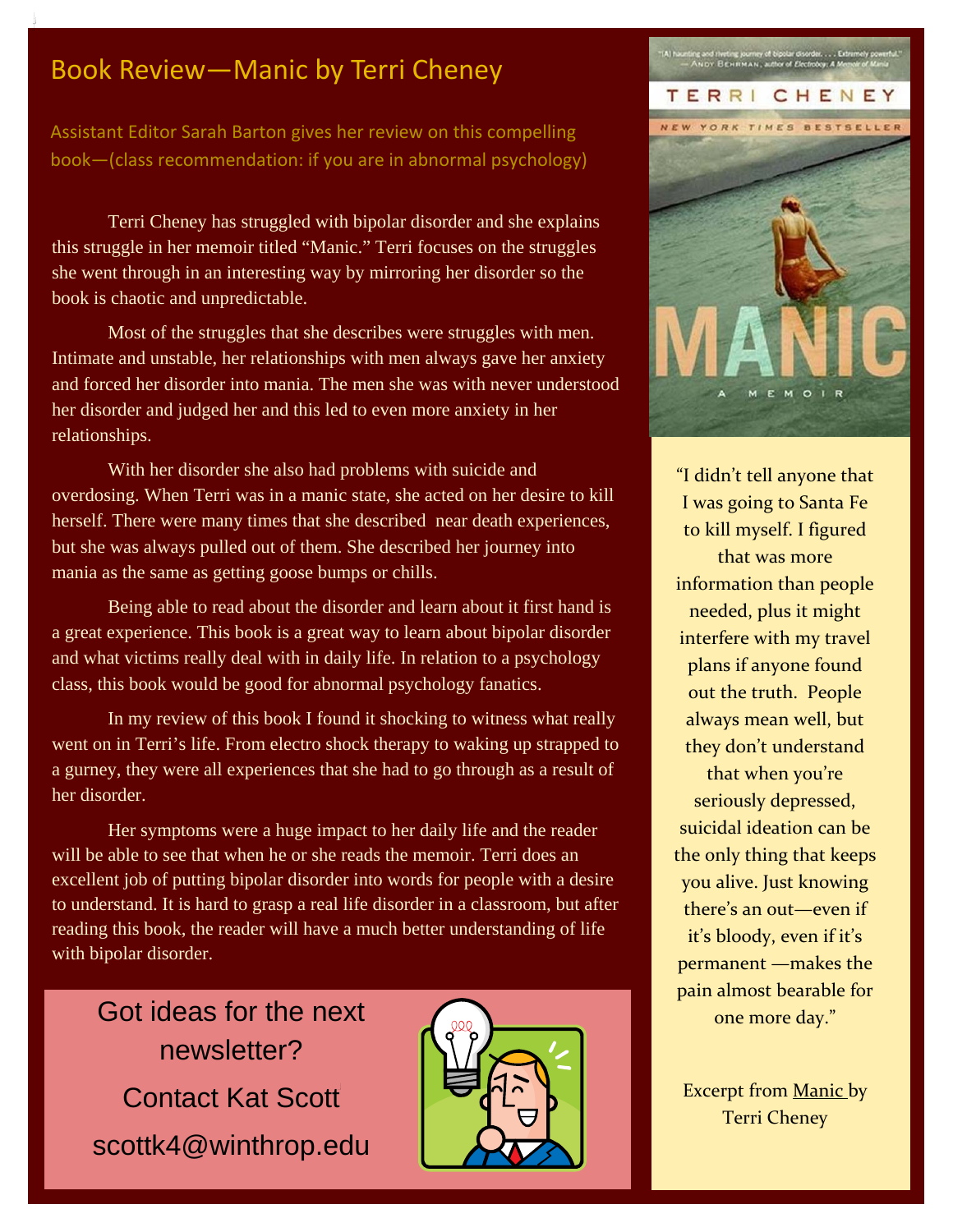Riding alongside a funeral director in a van transporting two bodies to the crematorium was not something I could have foreseen as part of my 2011 fall semester. I had waited until school began to start looking for a site for my internship even though I had been advised by the career center to start the process over the summer. Due to my procrastination, other interns had already filled most sites. So, three weeks into the semester in a state of panic I found myself in Dr. Sleigh's office. After brainstorming ideas and using some creative thinking, I would be doing my internship at a funeral home.

Initially, I thought the experience at the funeral home would be centered on observing the behaviors of grieving families. However, I never imagined how personal it would become and that I would end up the main subject of my own observations. Being in an environment revolving around death forced me on a daily basis to constantly be aware of my own mortality. I began asking questions about what death truly means to me as well as others. I became obsessively curious about why we have the funeral practices that we do and wondering where they came from. I noticed that every funeral was different and unique in it's own way.

It was difficult to avoid morbid thoughts while working at the funeral home. It was in my life at every moment, even if I wasn't at work. I would receive texts at home or in class informing me that I was needed the next day because a body had just arrived. And there were times when business was slow, that I admittedly hoped that we would get a call to come pick up a body. During this internship each day was unlike the day before.

A list of my daily activities was unusual compared to internship standards. Any given day I could be learning various topics from the differences about coffins to how to prepare a body for viewing. I also learned that bodies were transported to the crematorium in a simple cardboard box with 'head this way' printed on the top, that cremation remains are not ashes but in fact they are ground up bones, an embalming room is neither creepy nor scary, and that the hardest thing for the funeral directors is dealing with families fighting (which happens more than you would think).

The area I found myself most interested in was the burial traditions of different religions. I began exploring how these traditions came about, and what they symbolize to the individual. I have become very passionate and eager to learn as much as I can about this topic and that passion would

not have been known without this internship.

I am truly grateful to the funeral home staff for kindly giving me the opportunity to learn more about the human experience of death and dying. The internship was a truly life changing experience that introduced many new areas for me to consider in the field of psychology. You can find psychology everywhere, so I encourage students to and take advantage of the many options that are out there.